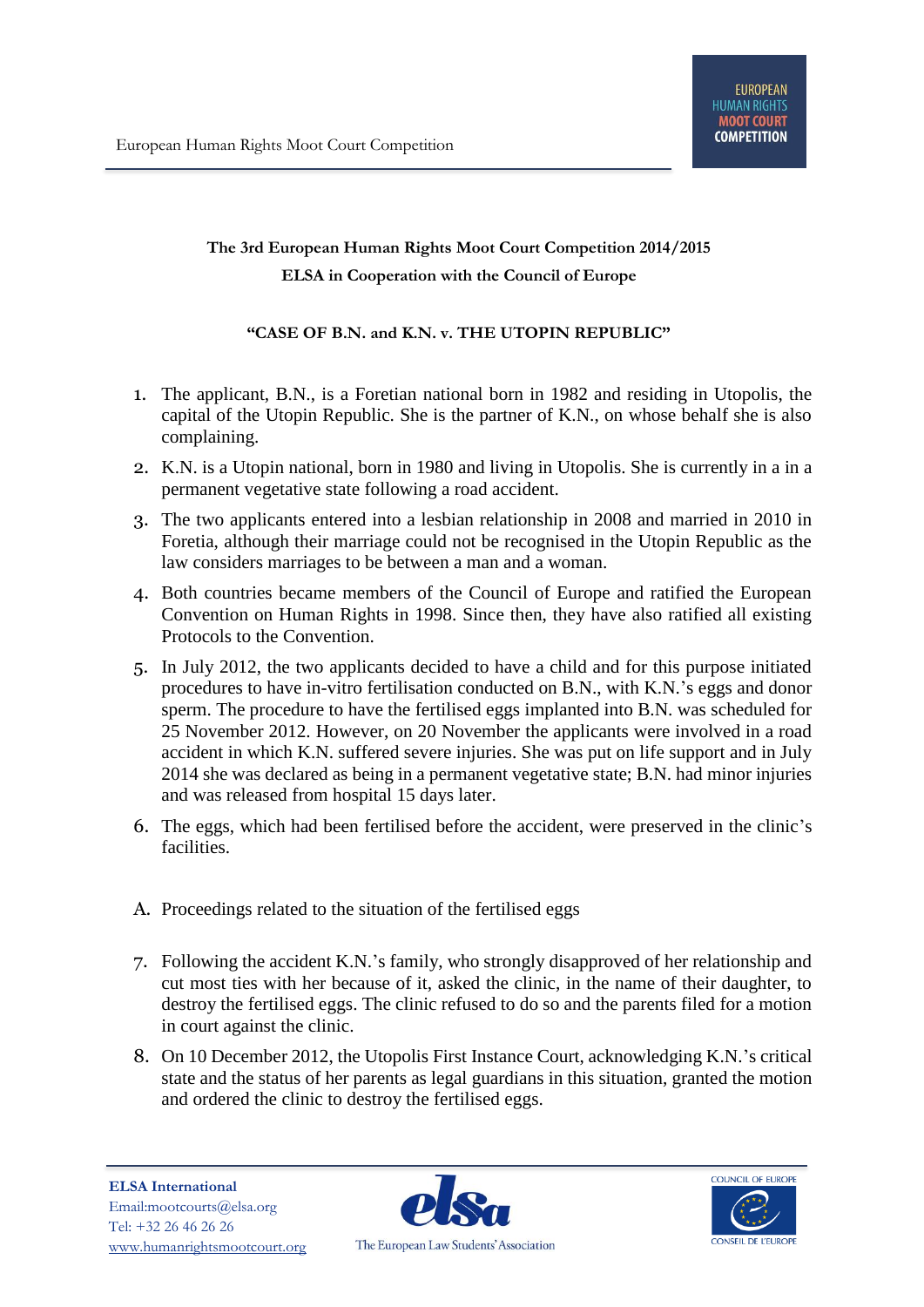- 9. On the same day, B.N. was informed by the clinic of the order and filed for an injunction to stay the execution, contesting the parents' authority to request the destruction of the fertilised eggs.
- 10. On 15 December 2012, the Utopolis First Instance Court granted the injunction until 15 January 2013, when the hearing to assess the merits regarding the authority claim was set.
- 11. At that latter date, the applicant announced to the court that she wished to withdraw her claim as void, because the fertilised eggs were no longer in the possession of the clinic.
- 12. Consequently, the order to destroy the fertilised eggs was served on the clinic, which announced that the material was no longer in their possession, without giving further information.
- 13. The parents introduced a complaint for theft, asking the authorities to investigate the disappearance of their daughter's fertilised eggs. Following rumours to the effect that the applicant had carried on with the insemination procedure during the period that the order to destroy the fertilised eggs was stayed, they accused the applicant of the crime and joined a claim for damages against her.
- 14. By a decision of the prosecutor's office of 30 June 2013, it was established that the implantation had been performed on 22 December 2012, based on the prior consent of both B.N. and K.N. and before an enforceable order of destruction had been served on the clinic; that there was a signature of the applicant K.N. authorising the harvesting of her eggs in order for them to be fertilised and later implanted into B.N. (the procedure that was scheduled to be carried out but which had to be adjourned because of the accident both applicants were involved in); that the eggs had duly been harvested and fertilised before being frozen; that there was no indication that the applicant K.N. had had any doubts as to her commitment to the procedure and that it was her who had paid the costs of it; that her parents, although having authority to act in her name, did so without regard to her wishes and engagements prior to the accident; that the relationship between the parents and K.N. had deteriorated because of their constant opposition to her relationship with B.N.; that there was no specific order for the clinic not to carry on with the insemination (the initial order having as object the destruction of the fertilised eggs exclusively and was anyway not enforced at the time of the insemination). In light of this, the prosecutor decided to close the case on the ground that the facts did not constitute the crime of theft.
- 15. The parents complained against the prosecutor's decision before the First Instance Court.
- 16. By a judgment of 30 December 2013, the domestic court confirmed the findings of the prosecutor.
- 17. Following an appeal by the parents, by a final decision of 15 April 2014, the Utopolis Court of Appeal overturned the judgment of 30 December and after reassessing the facts found that, although the elements of the case were not sufficiently solid to constitute a theft, they could nevertheless constitute the offence of disrespecting a court order and



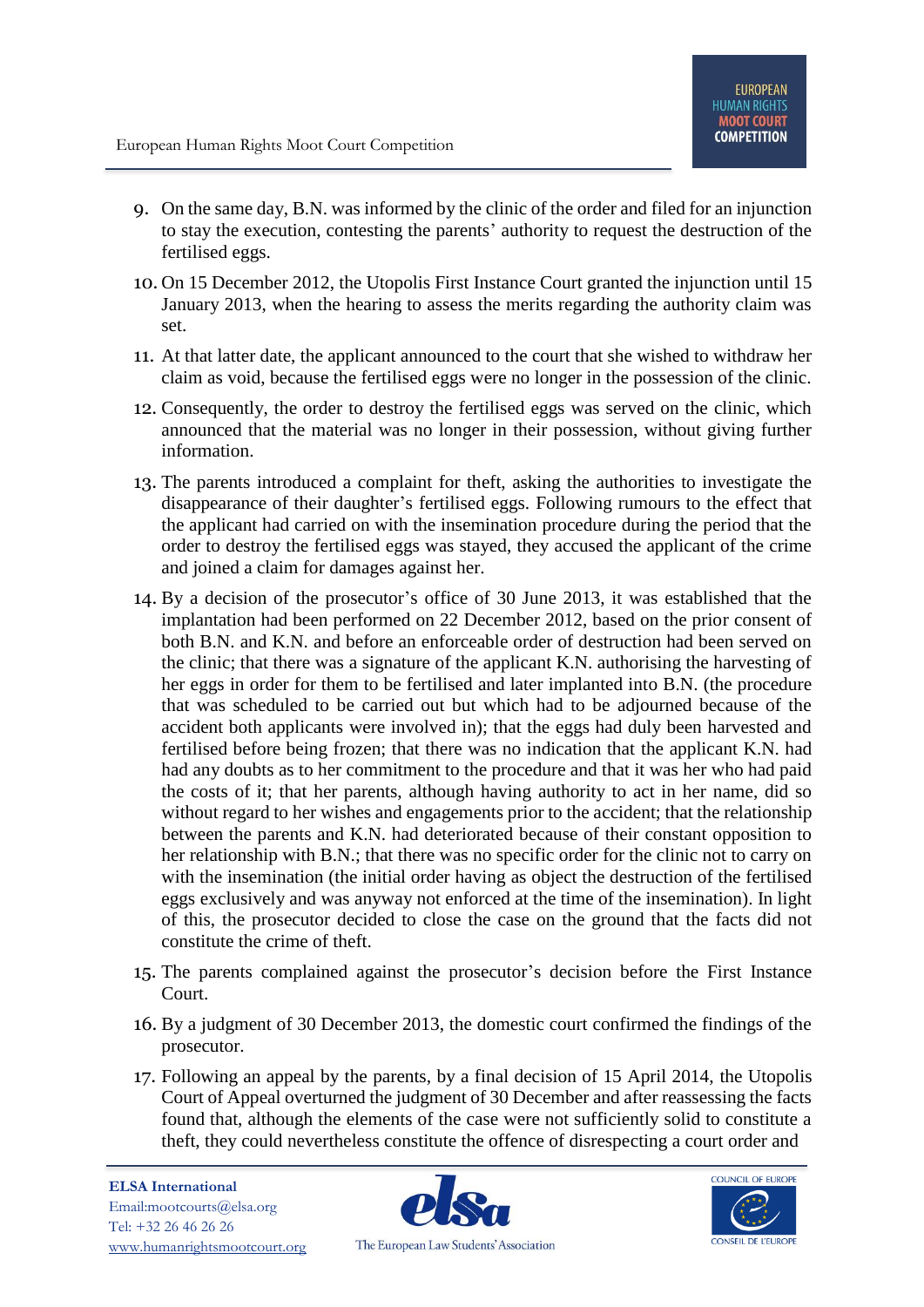ordered the applicant to pay a fine of 15000 utopis (about 5000 euros) and damages in the amount of 30000 utopis (about 10000 euros) for having proceeded with the

insemination despite the explicit retraction of K.N.'s will in this regard, done by the parents in her name, and the subsequent injuction of the court.

- 18. The fine in the equivalent of 5000 Euros was executed. The execution proceedings for the damages in the amount of 10000 Euros have not been instituted to date.
- B. Proceedings related to maternity
	- 18. On 20 September 2013, B.N. gave birth to twins. Their birth certificates showed her as the mother and no name given for the father.
	- 19. On 21 September 2013, K.N.'s parents brought proceedings against B.N. seeking recognition of their daughter's status as the biological mother of the twins and asking the court to give them the legal guardianship of the children.
	- 20.B.N. contested the authority of the parents to act on K.N.'s behalf, since she and K.N. had a valid marriage certificate issued by the Foretian authorities, but which could not be registered in the Utopin Republic because the law did not provide legal recognition of same-sex marriages. She joined a claim for recognition of her status as legal guardian in the interests of K.N.
	- 21. By a judgment of 20 March 2014, the Utopolis First Instance Court dismissed the action brought by the parents; the judge founded his decision on the fact that under the provision of the Utopin Civil Code, motherhood was established through the fact of birth, and in line with the Roman law principle regarding the certainty of the mother (*mater semper certa est*), since there was no discrepancy between the person listed as mother in the twins' certificates and the one having given birth to them, an action for challenging maternity could not stand as substantiated. Moreover, there was no surrogacy contract concluded between K.N. and B.N., and even if there had been, such contract would have been null, because it was not regulated by law.
	- 22.With regard to the applicant's request for guardianship for K.N. based on the marriage certificate issued abroad, the judge stated that since in the Utopin Republic same-sex marriages were not recognised, there was no link between her and K.N., and therefore such a request could not be granted. The domestic court concluded that the sole purpose of this request was eventually to preserve the guardianship over the children in case her maternity were to be put into question, and since this was not the case, the request would be rejected as void of object. The judge also mentioned that the applicant had never contested the parents' authority in a separate case, nor had she asked directly for guardianship over K.N. before the present case came up; therefore her intention was clearly to preserve guardianship over the children first and foremost, and not to act generally in the interests of K.N.



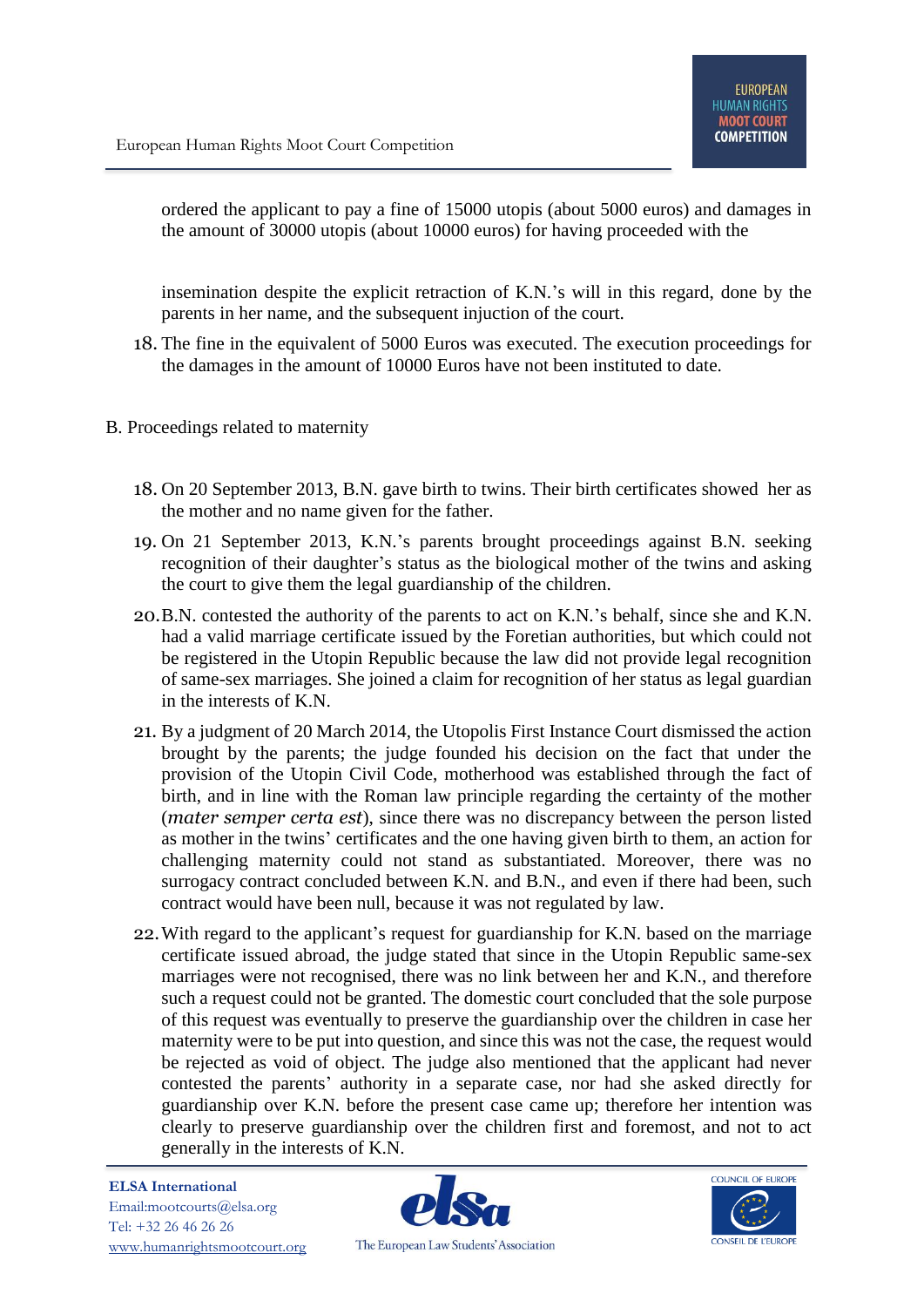- 23.The parents filed for an appeal.
- 24.On 15 June 2014, the Utopolis Court of Appeal confirmed the position of the first instance court on both aspects.
- 25.Both the parents and the applicant filed for an appeal on points of law.
- 26.The parents invoked an excessively strict interpretation of the law based on principles set thousands of years ago, which did not reflect present day realities; they brought up the fact that the genetical material of her daughter was abusively used by B.N. with irreversible effects (the birth of the twins) and that the genetic linkage should prevail in this situation, K.N. being recognised as the mother and consequently the children put under her name and given to them as guardians, since K.N. was still in a critical state without clear chances of recovery.
- 27. The applicant's appeal focused on the dismissal of her claim to be recognised as guardian of K.N.'s interests based on her status as spouse. In reply to the parents' arguments, she stated that their actions had not reflected K.N.'s wishes and prior engagements, that their interests in fact were conflictual because of their obvious opposition to K.N.'s life choices. She further contested the idea of placing the children with K.N.'s parents because first, they were very young and needed to establish a strong bond with their mother and secondly that their interest would not be best protected by placing them with those who had initially sought the destruction of the fertilised eggs. She also mentioned that if it had not been for the accident, the two women had plans to move to Foretia once the pregnancy was obtained, where both could be recognised as parents of the twins and where their marriage was considered valid. These intentions had all been interrupted abruptly by the accident, but there was no indication that K.N. would have changed her mind about any of these plans that accordingly should be respected. Now financial restrictions prevented her from moving to Foretia and by remaining in the Utopin Republic she could be close to K.N., who was still on life support. She stated that following the accident the parents, relying on their position as guardians and the non-recognition of the marriage, had gained access to K.N.'s bank account and blocked B.N.'s own access, so that all K.N.'s income (mainly coming from intellectual property rights, and therefore being generated and paid even while she was not actively working) was under their control. She also stated that K.N. was the primary income provider for the couple, this having been why they had chosen B.N. to carry the pregnancy, so that K.N., who was an artist and a singer, could carry on with her activity and planned events. She also stated that the parents had begun proceedings to evict her from K.N.'s apartment (although this was not enforced yet), putting her and the children in a precarious situation, as she had no one else in the Utopin Republic and her own family in Foretia was unsupportive because of her homosexuality. She also stated that she was placed in the very difficult position of having to technically oppose proceedings brought by K.N. (namely by the parents on her behalf) and challenge her linkage to the children, while their intentions were to have both of them listed as parents once moved to Foretia. She thus insisted on overturning the decision regarding the guardianship for K.N.'s interests, which, if granted to her, could provide her the possibility to secure that



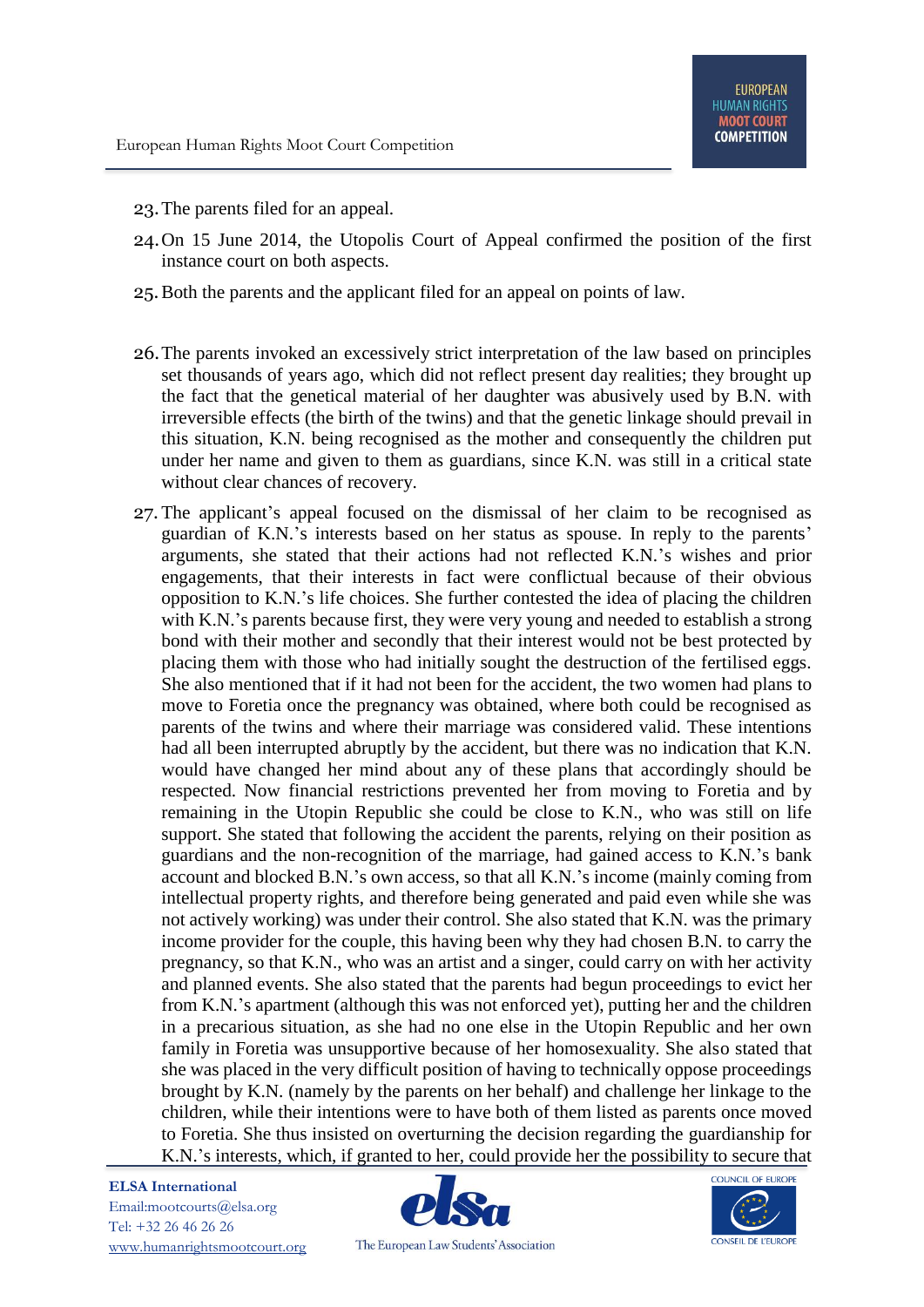her clearly stated wishes and engagements were fulfilled, could give her access to K.N.'s income and thus provide for the children the material comfort they were being deprived of through the abusive conduct of K.N.'s parents, and could give her the possibility to materially support the costs of initiating the proceedings in Foretia so that both women could be listed on the twins' birth certificates, thus regulating their situation.

- 28.By a final decision of 30 July 2014, the Supreme Court of the Utopin Republic decided that K.N. was the biological mother of the children. It rejected the argument that only the fact of birth was conclusive of the identity of the mother, in light of the present-day realities when medically assisted reproduction techniques provided for a much broader consideration. Since there was no clear opposition from B.N. challenging the linkage between K.N. and the children, and looking into the best interest of the twins, the Supreme Court concluded that K.N. was to be considered as the mother of the children, given that they embodied her genetic material. Looking to the best interest of the children, and without prejudice to the line adopted by the state legal framework not recognising same-sex partnerships, since B.N. was the one having given birth to the twins and raised them so far, guardianship should stay with her until the possible recovery of K.N., when they could regulate their situation as planned. It also mentioned that in this way, she was always free to proceed with the recognition as being the second parent in Foretia, where this was possible, all the more since she was a Foretian national herself. There was no mention of the eventuality of K.N.'s death. The Court dismissed her claim to be recognised as legal guardian of K.N., given that according to national law, the ones entitled to look over the interests of K.N. were the next of kin, namely the parents in this situation, the marriage not being valid.
- 29.As of then, B.N. was denied access to K.N.'s hospital room by the parents.
- 30.On 14 August 2014, a medical report, issued following the request of K.N.'s parents, stated that there were no chances of recovery for K.N. and that life support should be withdrawn following her family's consent. There is no information available as to what is the intention of the parents in this regard. K.N. Is still on life support to date.
- 31. There is no information about a will being left by K.N in favour of B.N.
- 32.On 15 August 2014, the applicant B.N., represented by an NGO registered in the Utopin Republic and working in the field of discrimination and minority rights, brought an application before the European Court of Human Rights (ECtHR), asking the Court to recognise a violation of her rights and freedoms protected by the Convention for the Protection of Human Rights and Fundamental Freedoms (the European Convention on Human Rights) and as well of those of K.N., in whose name she also complains. The applicant B.N. gave the NGO a power of attorney to represent both her and K.N. before the Court.

Relevant domestic and international law

Both the Utopin Republic and Foretia have signed and ratified the main UN/international treaties; they have also signed and ratified the Oviedo Convention of the Council of Europe and the Social Charter. They are not members of the EU.



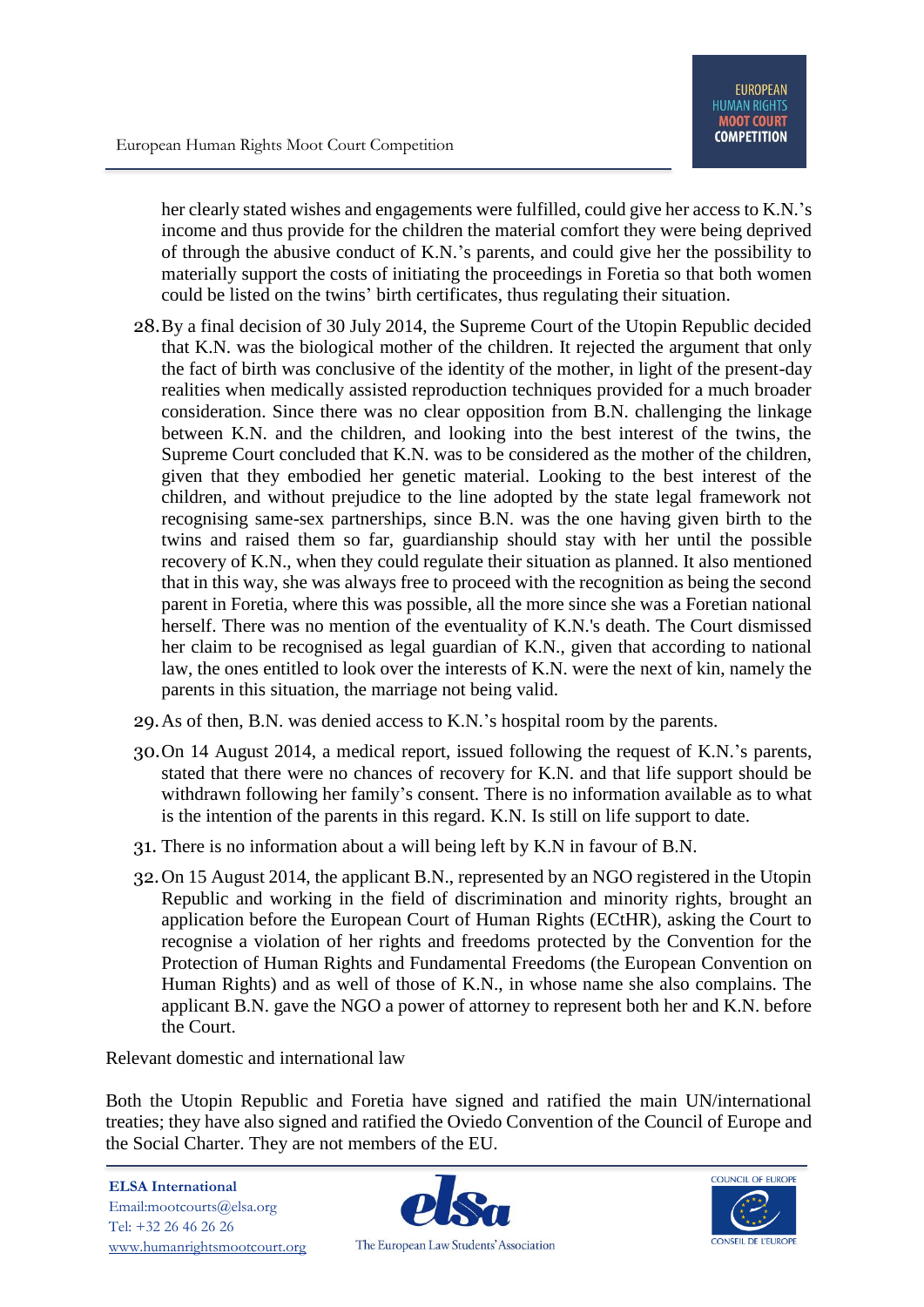According to the Utopin Criminal Procedure Code, decisions of the prosecutor can be challenged before the First Instance Court, whose judgments can be appealed before the Court of Appeal. The party can challenge the prosecutor's decision before the court of first instance, who can either reject it or allow it. If allowed, it can judge the case on the merits if there are enough elements or sent it back to the prosecutor for further investigation.

According to the Utopin Criminal Code, taking a moveable asset which is in the detention or the possession of another, without their consent and with the intention of appropriating it, is punishable by 6 months to 3 years in prison or by fine. Property over the respective good, total or partial, if it was in the legitimate detention or possession of another, does not exclude the commission of the crime.

Disrespecting a court order is a minor offence punishable by fine.

According to the Utopin Civil Procedure Code, save for exceptions expressly mentioned, any civil judgment can be appealed before higher courts. Decisions in appeal can be appealed on points of law before the Supreme Court if there are reasons to think there was a misinterpretation of the applicable law.

The Utopin Civil Code mentions that assisted reproduction will be regulated by special law. A draft law has been pending before the Utopin Parliament for approval since 2009. Assisted reproduction techniques are offered by clinics in the Utopin Republic. In practice, IVF is offered to both married couples and single (unmarried) persons. Fertilisation of donor eggs and by done sperm are available. There is no known case-law of national courts regarding maternity disputes following assisted reproduction.

Adoption in the Utopin Republic is available to both married couples and single (unmarried) persons.

According to the Utopin Civil Code, motherhood is established through the fact of birth. It can also be established by recognition or by court judgment.

In the Utopin legal system, there is no legal recognition of domestic partnership, whether heterosexual or same sex-sex. Marriages between same-sex partners concluded abroad are not recognised. Community of property only applies to married couples; it does not extend to cohabiting couples.

Parenthood established in another country can only be recognised in the Utopin Republic if it is not contrary to national legislation concerning same-sex marriages and parenting.

According to the Utopin Civil Code, guardianship is a legal relationship under which a person or agency ( the guardian) is appointed by a court to make decisions and act on behalf of another person ( the ward) with respect to the ward's personal or financial affairs because the ward, either by reason of his/her age (minority) or due to a specific mental or physical impairment,

**ELSA International** Email:mootcourts@elsa.org Tel: +32 26 46 26 26 [www.humanrightsmootcourt.org](http://www.humanrightsmootcourt.org/)